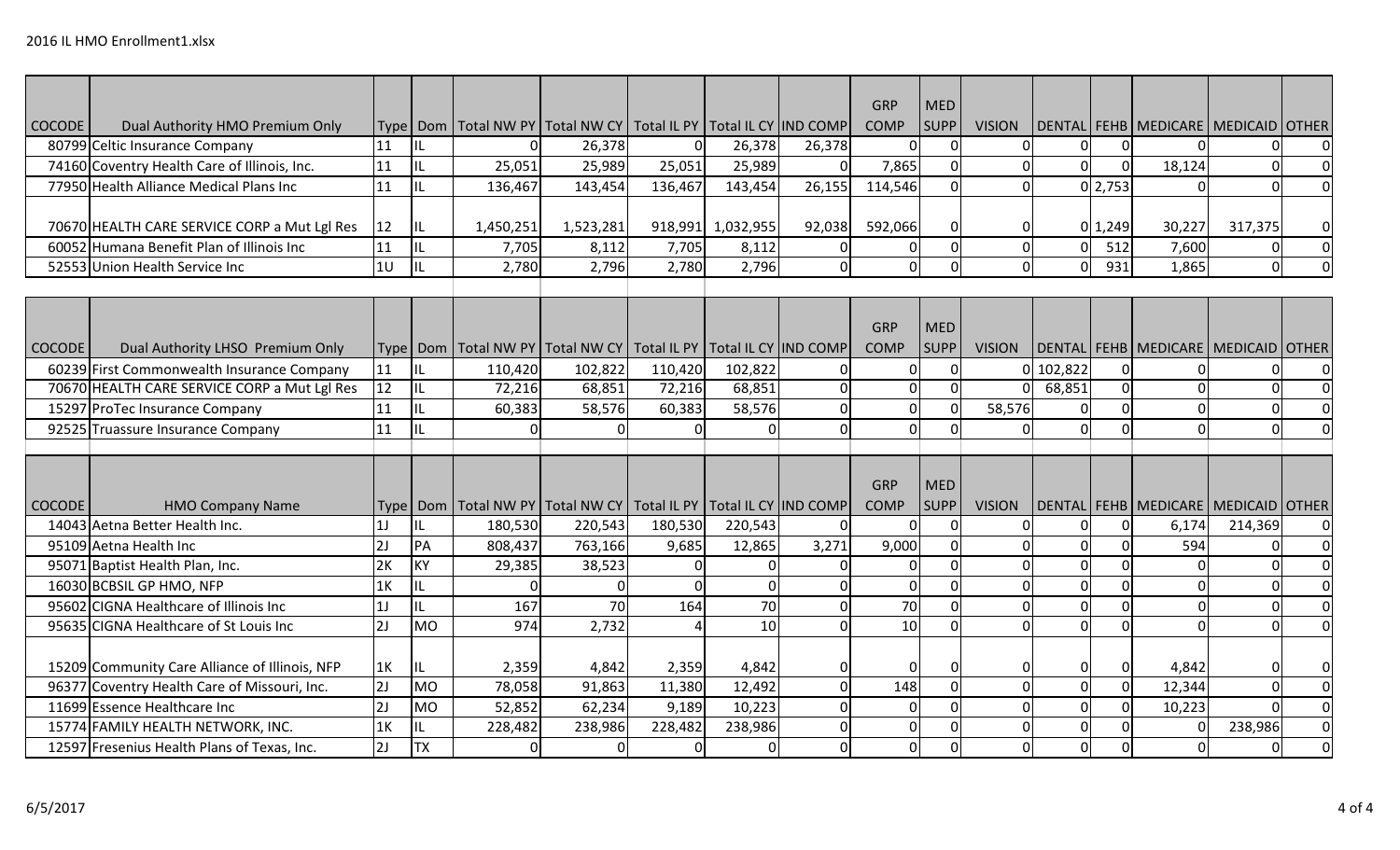| 11229 Harmony H<br>h Plan, Inc.<br>Health    |     | IIL. | 249,335 | 264,043 | 183,<br>,496 | 182,504 | ΩI   |              |  | ΩI | 16,466 | 166,038 |  |
|----------------------------------------------|-----|------|---------|---------|--------------|---------|------|--------------|--|----|--------|---------|--|
| 15478 Health<br>: Connect, Inc.<br>iance (   | 1K  | IIL. | 140,952 | 107,814 | 140,952      | 107,814 | ΩI   | $- -$<br>573 |  | ΩI | 18,964 | 88,277  |  |
| liance Midwest Inc<br>$95513$ Health.<br>AII | . . | IL   | 3,031   | 2,844   | 873          | 795     | 7951 |              |  |    |        | 01      |  |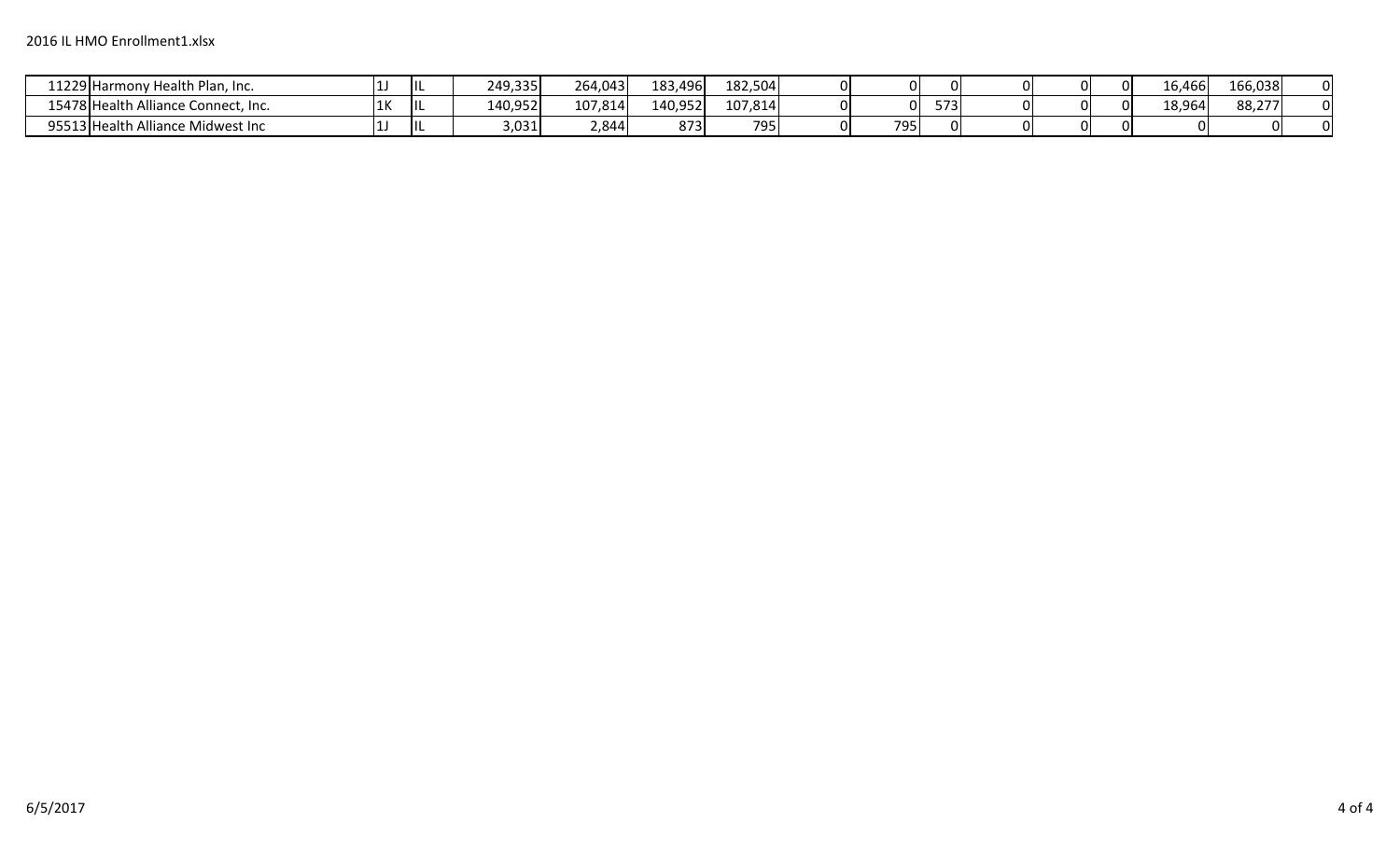|        |                                                                                                                                                                 |                |           |         |                                                                               |                |             |                | <b>GRP</b>                | <b>MED</b>                |                           |           |          |                                             |         |             |
|--------|-----------------------------------------------------------------------------------------------------------------------------------------------------------------|----------------|-----------|---------|-------------------------------------------------------------------------------|----------------|-------------|----------------|---------------------------|---------------------------|---------------------------|-----------|----------|---------------------------------------------|---------|-------------|
| COCODE | <b>HMO Company Name</b>                                                                                                                                         |                |           |         | Type   Dom   Total NW PY   Total NW CY   Total IL PY   Total IL CY   IND COMP |                |             |                | <b>COMP</b>               | <b>SUPP</b>               | <b>VISION</b>             |           |          | DENTAL   FEHB   MEDICARE   MEDICAID   OTHER |         |             |
|        | 96475 Healthlink HMO Inc                                                                                                                                        | 2J             | MO        |         |                                                                               | ΩI             |             |                | $\Omega$                  |                           | $\Omega$                  | $\Omega$  |          |                                             |         | $\Omega$    |
|        | 11522 Healthspring of Tennessee Inc                                                                                                                             | 2J             | <b>TN</b> | 130,212 | 126,457                                                                       | 30,729         | 27,561      | $\Omega$       | $\mathbf 0$               | $\Omega$                  | $\overline{0}$            | $\Omega$  | $\Omega$ | 16,810                                      | 10,751  | $\Omega$    |
|        | 95358 HMO Missouri Inc                                                                                                                                          | 2J             | <b>MO</b> | 22,924  | 25,383                                                                        | 0I             | $\Omega$    | $\Omega$       |                           |                           | $\mathbf{0}$              | $\Omega$  | $\Omega$ | ∩                                           |         | $\mathbf 0$ |
|        | 95885 Humana Health Plan Inc                                                                                                                                    | 2J             | KY        | 861,463 | 968,163                                                                       | 101,053        | 105,656     | 1,852          | 14,481                    | ΩI                        | $\overline{0}$            |           | 0 8,098  | 67,031                                      | 14,194  | $\mathbf 0$ |
|        | 14053 ILLINICARE HEALTH PLAN, INC.                                                                                                                              | 1 <sub>J</sub> | IL        | 209,178 | 216,619                                                                       | 209,178        | 216,619     |                | $\Omega$                  | ΩI                        | $\Omega$                  | $\Omega$  | $\Omega$ | 5,208                                       | 211,411 | $\Omega$    |
|        | 11695 Independent Care Health Plan, Inc.                                                                                                                        | 2J             | WI        | 26,106  | 27,360                                                                        | $\overline{0}$ | O           | $\mathbf 0$    | $\Omega$                  | $\Omega$                  | $\mathbf 0$               | $\Omega$  | $\Omega$ |                                             |         | $\mathbf 0$ |
|        | 52559 Medical Associates Health Plan Inc                                                                                                                        | 2J             | IA        | 23,378  | 23,895                                                                        | 2,882          | 2,882       | $\Omega$       | 1,180                     | ΩI                        | $\mathbf{0}$              | $\Omega$  | $\Omega$ | 1,702                                       |         | $\Omega$    |
|        | 12195 MercyCare HMO, Inc.                                                                                                                                       | 2J             | WI        | 27,677  | 26,693                                                                        | $\Omega$       | $\Omega$    | $\mathbf 0$    | $\Omega$                  | Οl                        | $\overline{0}$            | $\Omega$  | $\Omega$ | $\Omega$                                    |         | $\Omega$    |
|        | 13189 Meridian Health Plan of Illinois, Inc.                                                                                                                    | 1 <sub>J</sub> | IL        | 243,650 | 374,285                                                                       | 243,650        | 374,285     | $\Omega$       | $\Omega$                  | ΩI                        | $\Omega$                  | $\Omega$  | $\Omega$ | 6,250                                       | 367,497 | 538         |
|        | 52563 Meridian Health Plan of Michigan, Inc.                                                                                                                    | 2J             | MI        | 455,299 | 504,832                                                                       | $\Omega$       | $\Omega$    | $\mathbf 0$    | $\Omega$                  | O                         | $\overline{0}$            | $\Omega$  | $\Omega$ |                                             |         | $\mathbf 0$ |
|        | 14104 Molina Healthcare of Illinois, Inc.                                                                                                                       | 1J             | IL        | 97,980  | 194,988                                                                       | 97,980         | 194,988     | $\Omega$       | $\Omega$                  | $\Omega$                  | $\overline{0}$            | $\Omega$  | $\Omega$ | 3,904                                       | 191,084 | $\Omega$    |
|        | 95776 United Healthcare of Illinois, Inc.                                                                                                                       | 1J             | IL        | 22,003  | 30,706                                                                        | 22,003         | 30,706      |                | 30,705                    |                           | $\mathbf{0}$              | $\Omega$  |          |                                             |         | $\Omega$    |
|        | 95591 United Healthcare of the Midlands, Inc.                                                                                                                   | 2J             | <b>NE</b> | 69,694  | 117,767                                                                       | $\Omega$       | $\Omega$    | $\Omega$       |                           | $\Omega$                  | $\overline{0}$            | $\Omega$  | $\Omega$ |                                             |         | $\Omega$    |
|        | 96385 United Healthcare of the Midwest Inc                                                                                                                      | 2J             | <b>MO</b> | 195,574 | 234,182                                                                       | 24,642         | 35,722      | 8,405          | 191                       | ΩI                        | $\Omega$                  | $\Omega$  | $\Omega$ | 27,126                                      |         | $\Omega$    |
|        | 95710 UnitedHealthcare of Wisconsin, Inc.                                                                                                                       | 2J             | WI        | 276,114 | 536,432                                                                       | $\Omega$       | 8,424       | $\Omega$       | $\Omega$                  | ΩI                        | $\Omega$                  | $\Omega$  |          | 8,424                                       |         | $\Omega$    |
|        | 95378 United Healthcare Plan of River Valley In                                                                                                                 | 1J             | IL        | 626,339 | 749,280                                                                       | 9,262          | 2,383       | $\Omega$       | 2,383                     |                           | $\Omega$                  | $\Omega$  |          |                                             |         |             |
|        |                                                                                                                                                                 |                |           |         |                                                                               |                |             |                |                           |                           |                           |           |          |                                             |         |             |
|        |                                                                                                                                                                 |                |           |         |                                                                               |                |             |                |                           |                           |                           |           |          |                                             |         |             |
|        |                                                                                                                                                                 |                |           |         |                                                                               |                |             |                | <b>GRP</b><br><b>COMP</b> | <b>MED</b><br><b>SUPP</b> |                           |           |          |                                             |         |             |
|        | COCODE LHSO, Voluntary and Dental Company Name   Type   Dom   Total NW PY   Total NW CY   Total IL PY   Total IL CY  IND COMP<br>14158 AccessCare General, Inc. | 1S             |           | 4,924   | 4,855                                                                         | 3,824          | 3,657       | $\Omega$       | $\Omega$                  | $\mathbf{0}$              | <b>VISION</b><br>$\Omega$ | 3,657     | ∩        | DENTAL   FEHB   MEDICARE   MEDICAID   OTHER |         | $\mathbf 0$ |
|        | 95163 Alpha Dental Programs Inc                                                                                                                                 | 2S             | <b>TX</b> | 173,408 | 213,407                                                                       | 4,253          | 4,259       | $\Omega$       | $\Omega$                  | O                         | $\Omega$                  | 4,259     | U        |                                             |         | $\Omega$    |
|        | 52108 CIGNA Dental Health of Kentucky, Inc.                                                                                                                     | 2S             | KY        | 49,535  | 47,830                                                                        | 43,843         | 42,309      | $\mathbf 0$    | $\mathbf 0$               | $\Omega$                  |                           | 42,309    |          |                                             |         | $\Omega$    |
|        | 11228 Compbenefits Dental Inc                                                                                                                                   | 1 <sub>S</sub> |           | 74,830  | 65,255                                                                        | 33,281         | 29,350      | $\Omega$       | $\mathbf 0$               |                           |                           | 29,350    |          |                                             |         | $\Omega$    |
|        | 47589 Delta Dental of Illinois                                                                                                                                  | 1R             | IL        | 576,873 | 563,337                                                                       | 576,873        | 563,337     | $\mathbf 0$    | $\mathbf 0$               | 0                         |                           | 0 563,337 | $\Omega$ | ∩                                           |         | $\mathbf 0$ |
|        | 52053 Dental Benefit Providers of Illinois Inc                                                                                                                  | 1S             | IL        | 15,402  | 15,505                                                                        | $\Omega$       | $\Omega$    | $\mathbf 0$    | $\Omega$                  | ΩI                        | $\mathbf{0}$              | $\Omega$  | $\Omega$ | $\Omega$                                    |         | $\Omega$    |
|        | 54739 Dental Concern, Inc. The                                                                                                                                  | 2S             | KY        | 236,205 | 245,160                                                                       | $\overline{0}$ | $\mathbf 0$ | $\mathbf 0$    | $\Omega$                  | O                         | $\overline{0}$            | $\Omega$  | ∩        |                                             |         | $\Omega$    |
|        |                                                                                                                                                                 |                |           |         |                                                                               |                |             |                |                           |                           |                           |           |          |                                             |         |             |
|        | 11221 First Commonwealth Ltd Health Serv Corp                                                                                                                   | 1S             |           | 1,189   | 1,230                                                                         | ΩI             | 0           | 0              | 0                         |                           | 0                         |           |          |                                             |         |             |
|        | 52028 Humana Dental Concern, Ltd.                                                                                                                               | 1S             |           | 904     | 424                                                                           | 904            | 424         | $\overline{0}$ | $\mathbf 0$               | Οl                        | $\overline{0}$            | 424       | O        | $\Omega$                                    |         | $\Omega$    |